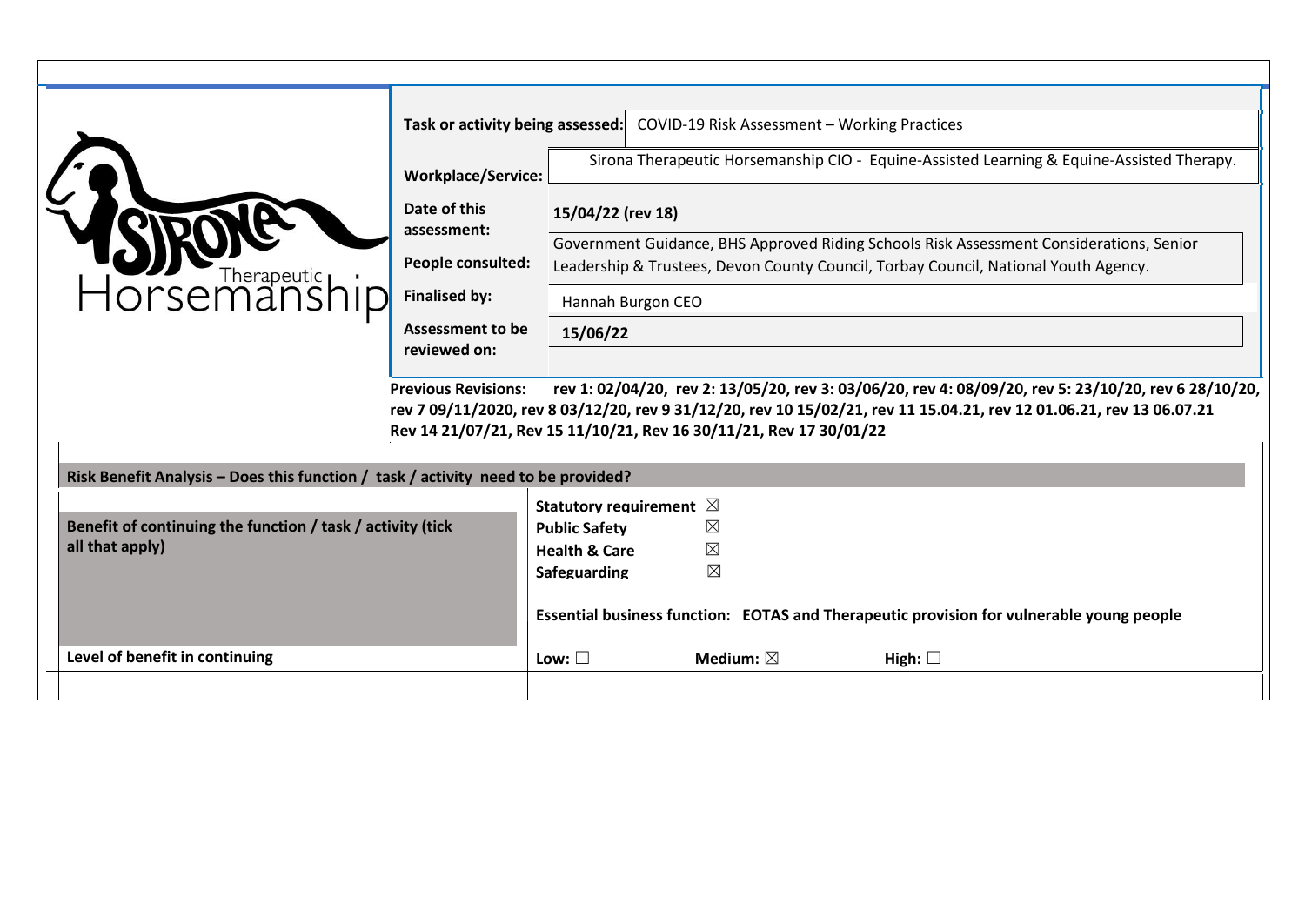|    | What are the<br>significant<br>hazards?                          | Who might be<br>harmed and how?                                                                     | What is being done to control this risk<br>now?                                                                                                                                                                                                                                                                                                                                                                                                                                                                                                                                                                                                                                                                                                                                                                                                                                                                                                                                                                                                                                                                                                                                                                                                                             | Can you do anything else to<br>lower the risk further? | If so who will<br>action this? | By when? | <b>Completed</b><br>on? |
|----|------------------------------------------------------------------|-----------------------------------------------------------------------------------------------------|-----------------------------------------------------------------------------------------------------------------------------------------------------------------------------------------------------------------------------------------------------------------------------------------------------------------------------------------------------------------------------------------------------------------------------------------------------------------------------------------------------------------------------------------------------------------------------------------------------------------------------------------------------------------------------------------------------------------------------------------------------------------------------------------------------------------------------------------------------------------------------------------------------------------------------------------------------------------------------------------------------------------------------------------------------------------------------------------------------------------------------------------------------------------------------------------------------------------------------------------------------------------------------|--------------------------------------------------------|--------------------------------|----------|-------------------------|
| 1. | <b>Virus</b><br>Transmission<br>through airborne<br>transmission | Staff and young<br>people, and any<br>visitors, along with<br>their households,<br>may be infected. | Consideration given to the number of<br>✦<br>visitors and staff at any one time in<br>areas of the facilities.<br>$\bigstar$<br>Operating a timetable to limit the<br>number of participants on site.<br>Provide / make available / remind<br>✦<br>the Sirona Covid-19 risk statement,<br>policies and procedures to<br>participants, carers, referrers, staff<br>and volunteers.<br>Follow PHE, Devon County Council &<br>Torbay Council guidance for staff /<br>children with suspected / confirmed<br>COVID-19.<br>Ensure we adhere to the guidelines<br>✦<br>set.<br>Visitors & participants requested to<br>✦<br>wait in the car park until greeted by<br>a member of staff. Delivery drivers<br>asked to wait at gate.<br>Staff and volunteers on site on<br>$\bigstar$<br>different days.<br>Adhering to social distancing<br>✦<br>measures.<br>Provision of masks.<br>✦<br>Sessions to be carried out outside as<br>✦<br>much as possible.<br>Utilising the tiny home as an<br>✦<br>additional office space.<br>Separate work area available for<br>'close contact' team members.<br>← Additional refreshment facilities in the<br>portacabin to limit the necessity to<br>come to the office.<br>Team meetings, pre-brief and de-brief<br>held outside or by Zoom. |                                                        |                                |          |                         |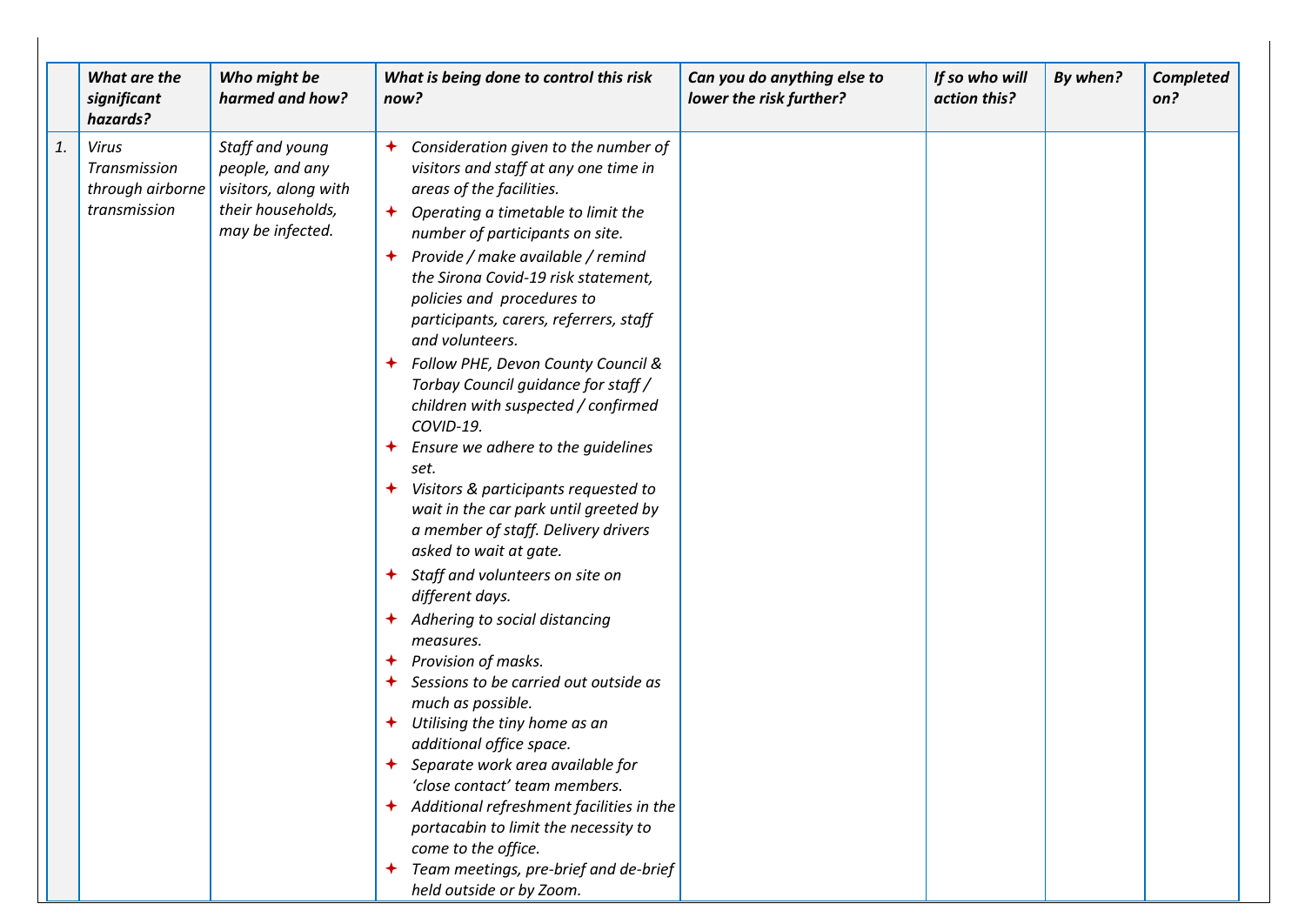|    |                                                              |                                                                                                     | Trustee meetings in place with<br>$\bigstar$<br>adequate ventilation or by Zoom.<br>Windows and doors open as much as<br>✦<br>possible in all buildings.<br>Lateral flow testing by staff /<br>$\bigstar$<br>volunteers in line with gov guidance /<br>updates from schools.                                                                                                                                                                                                                                                                                                                                                                                                                                                                                                                                                                                                                                                                                                                                                                                                                                  |  |  |
|----|--------------------------------------------------------------|-----------------------------------------------------------------------------------------------------|---------------------------------------------------------------------------------------------------------------------------------------------------------------------------------------------------------------------------------------------------------------------------------------------------------------------------------------------------------------------------------------------------------------------------------------------------------------------------------------------------------------------------------------------------------------------------------------------------------------------------------------------------------------------------------------------------------------------------------------------------------------------------------------------------------------------------------------------------------------------------------------------------------------------------------------------------------------------------------------------------------------------------------------------------------------------------------------------------------------|--|--|
| 2. | <b>Virus</b><br>transmission<br>through touch of<br>surfaces | Staff and young<br>people, and any<br>visitors, along with<br>their households,<br>may be infected. | Numbers of visitors and staff on site<br>$\bigstar$<br>kept to a minimum.<br>$\rightarrow$ Provide / make available / remind the<br>Sirona Covid-19 risk statement,<br>policies and procedures to<br>participants, carers, referrers, staff<br>and volunteers<br>Ensure we adhere to the<br>✦<br>quidelines set<br>Records kept of any person on site at<br>any one day.<br>Team members using their own<br>$\bigstar$<br>mugs.<br>People who arrive at Sirona are<br>requested to wash / sanitise their<br>hands upon arrival, and advised of<br>the Sirona guidance<br>Everyone to wash / sanitise their<br>hands before leaving Sirona and in<br>between all activities.<br>Everyone to wash their hands before<br>$\bigstar$<br>and after handing the horses, or other<br>animals.<br>PPE for staff to have access to as<br>appropriate.<br>Prominent signs displayed relating<br>✦<br>hand washing and PPE.<br>Tack cleaned after use.<br>✦<br>Lateral flow testing by staff /<br>volunteers in line with gov guidance /<br>updates from schools.<br>Staff members trained in infection<br>✦<br>control. |  |  |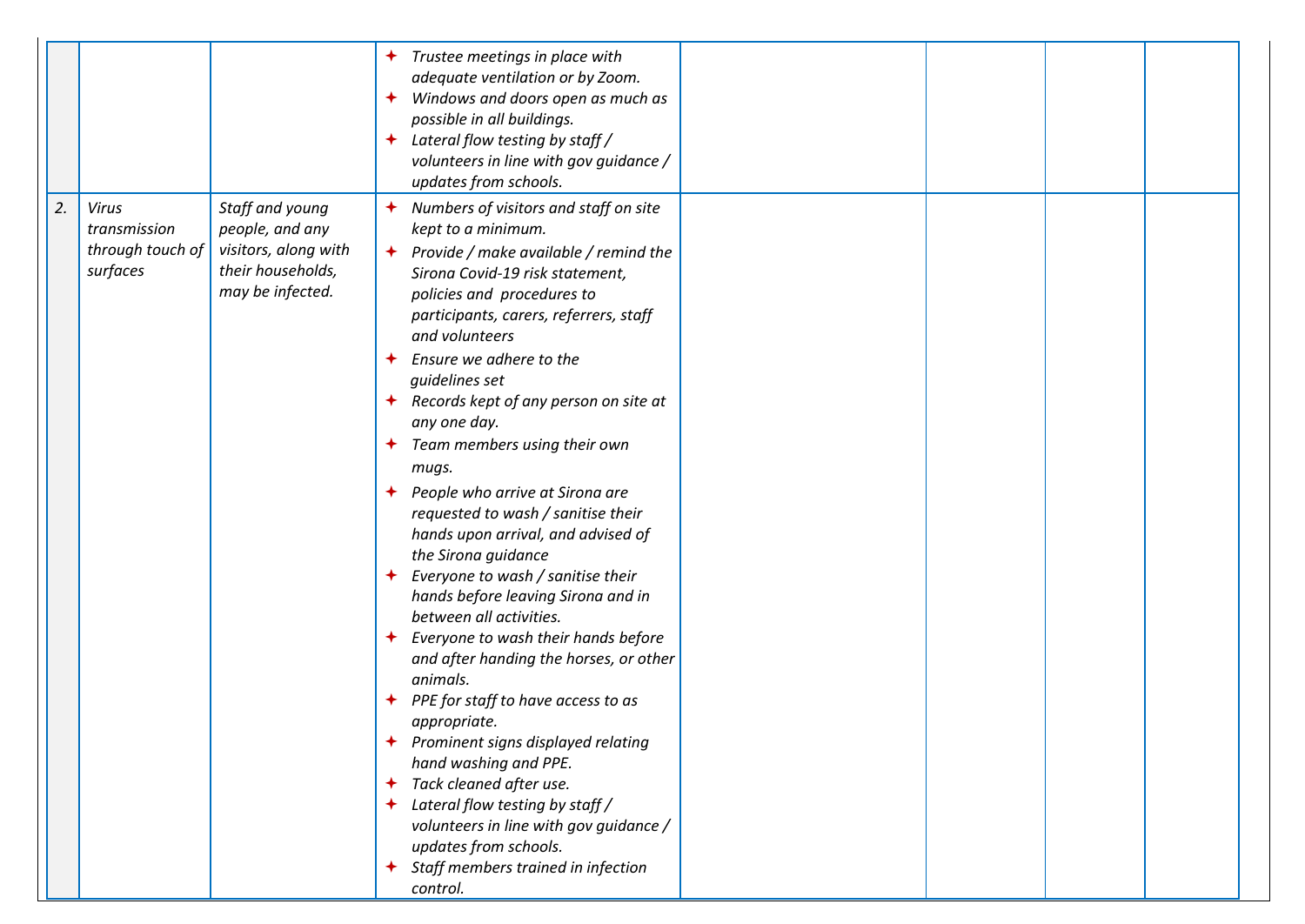| Staff Wellbeing<br>Staff may feel<br>Regular communication between<br>3.<br>≁<br>Sirona leadership team and staff<br>anxious, concerned<br>about possible<br>including morning meetings, monthly<br>infection, and any<br>team meetings and regular emails.<br>Staff to speak to CEO with any<br>potential implications<br>on employment<br>concerns<br>Government support and guidelines<br>for statutory sick pay.<br>Clinical group supervision with our<br>Child Psychotherapist.<br>Guidance information displayed and<br>guidance available in Covid-19 file and<br>health & safety notice board.<br>Vaccination programme offered to<br>regular team<br>↓ Lateral flow tests available on site.<br>Daily morning meditations with team<br>and additional team mindfulness day. |  |
|---------------------------------------------------------------------------------------------------------------------------------------------------------------------------------------------------------------------------------------------------------------------------------------------------------------------------------------------------------------------------------------------------------------------------------------------------------------------------------------------------------------------------------------------------------------------------------------------------------------------------------------------------------------------------------------------------------------------------------------------------------------------------------------|--|